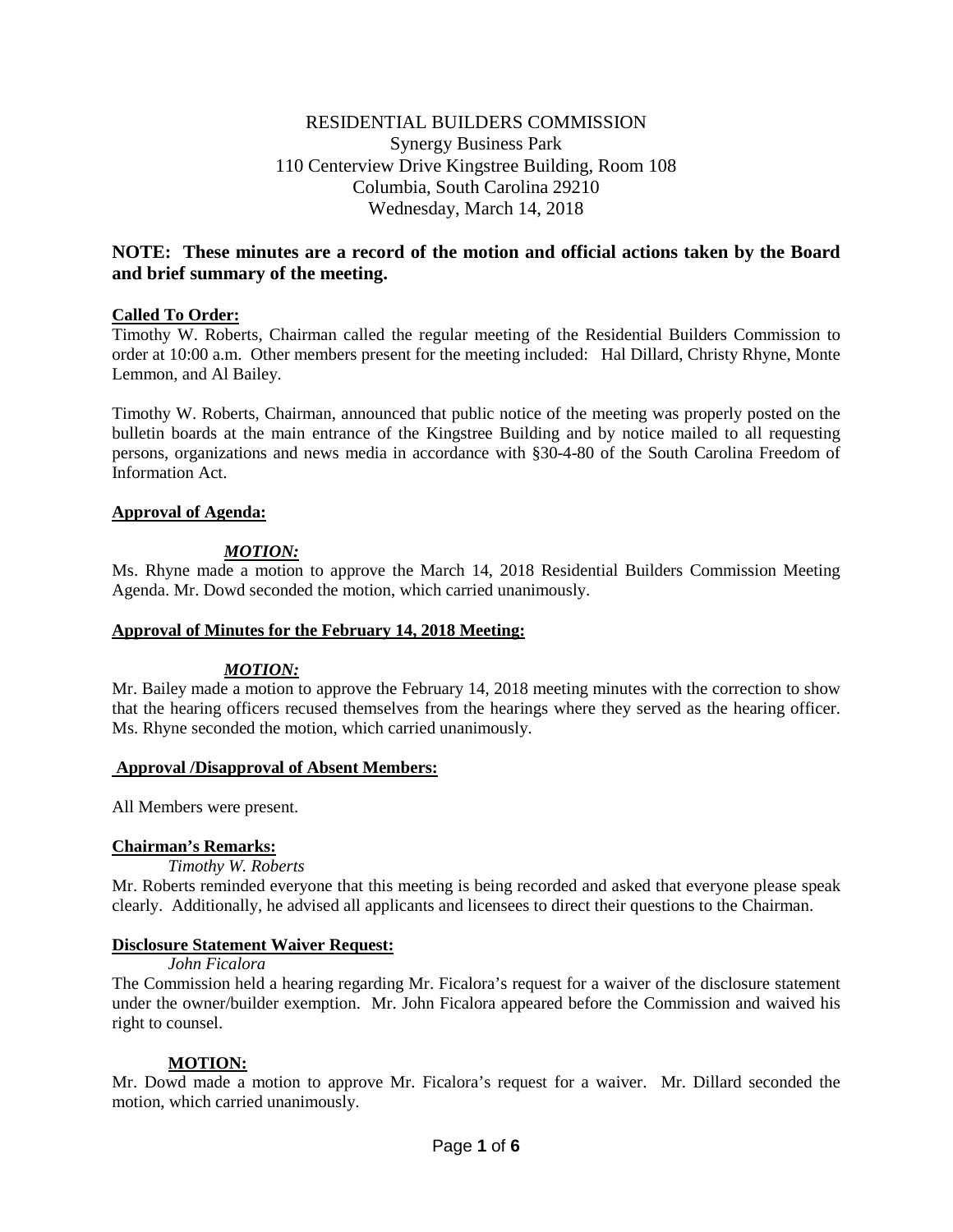### *Jeff Buckley*

The Commission held a hearing regarding Mr. Buckley's request for a waiver of the disclosure statement under the owner/builder exemption. Mr. Jeff Buckley appeared before the Commission and waived his right to counsel.

### **MOTION:**

Mr. Dowd made a motion to approve. Buckley's request for a waiver. Mr. Bailey seconded the motion, which carried unanimously.

### *Himelda Ruis Camacho*

The Commission held a hearing regarding Ms. Himelda Ruis Camacho's request for a waiver of the disclosure statement under the owner/builder exemption. Ms. Himelda Ruis Camacho appeared before the Commission and waived her right to counsel. Ms. Camacho's daughter Jessica Ibarra served as a translator for Ms. Camacho.

## **MOTION:**

Mr. Dillard made a motion to approve Ms. Ruis Camacho's request for a waiver. Mr. Bailey seconded the motion, which carried unanimously.

### **Application Reviews:**

*Anthony M Mishler.* 

The Commission held an application review regarding Anthony Mishler. Mr. Mishler appeared before the Commission and waived his right to counsel.

## *MOTION*:

Mr. Bailey made a motion to allow Mr. Mishler to sit for the exam. Ms. Rhyne seconded the motion, which carried unanimously.

### *Morgan Milner*

The Commission held an application review regarding Morgan Milner. Mr. Milner appeared before the Commission and waived his right to counsel.

## *MOTION*:

Mr. Bailey made a motion to deny Mr. Milner's request at this time due to lack of experience. Mr. Dowd seconded the motion, which carried unanimously.

### *Kenneth Myers*

The Commission held an applicant review regarding Mr. Kenneth Myers. Mr. Myers appeared before the Commission and waived his right to counsel.

## *MOTION*:

Mr. Dillard made a motion to allow Mr. Myers to sit for the exam. Mr. Dowd seconded the motion, which carried unanimously.

### *Dwayne Deleston*

The Commission held an application review regarding Dwayne Deleston. Mr. Deleston appeared before the Commission and waived his right to counsel.

### *MOTION*:

Mr. Bailey made a motion to allow Mr. Deleston to sit for the exam. Ms. Rhyne seconded the motion, which carried unanimously.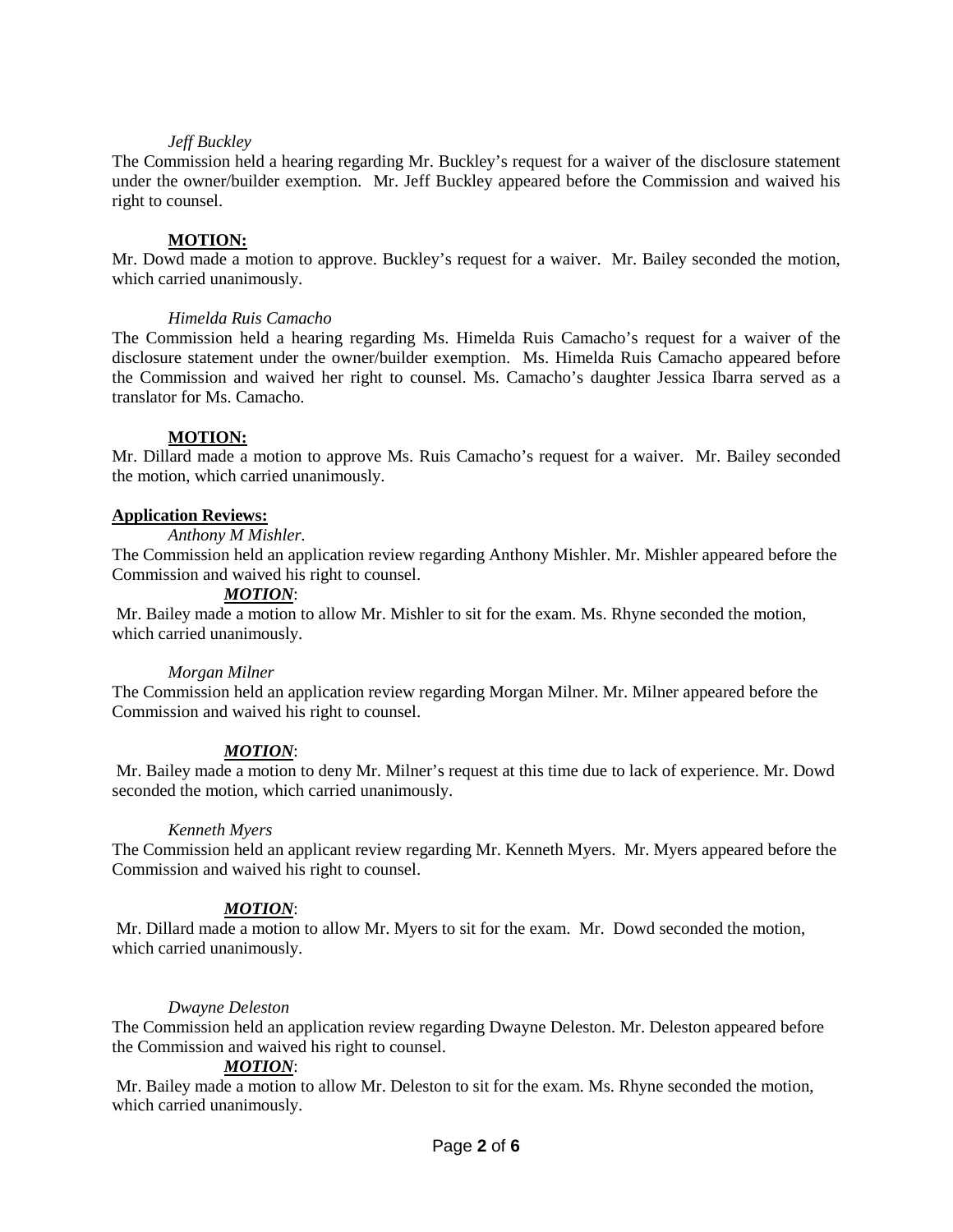### *Andrew Elrod*

The Commission held an application review regarding Andrew Elrod. Mr. Elrod appeared before the Commission and waived his right to counsel.

## *MOTION*:

Ms. Rhyne made a motion to enter in executive session to receive legal advice regarding the application of Mr. Elrod. Mr. Bailey seconded the motion, which carried unanimously.

### *MOTION*:

Mr. Bailey made a motion to exit executive session after receiving legal advice regarding the application of Mr. Elrod. Mrs. Rhyne seconded the motion, which carried unanimously.

### *MOTION*:

Ms. Rhyne made a motion to allow Mr. Elrod to sit for the exam. Mr. Dillard seconded the motion, which carried unanimously.

### *Sidney Rampy*

The Commission held an application review regarding Sidney Rampy. Mr. Rampy appeared before the Commission and waived his right to counsel.

## *MOTION*:

Mr. Bailey made a motion to enter allow Mr. Rampy to sit for the exam. Ms. Rhyne seconded the motion which carried unanimously.

### *Gregory Brewer*

Mr. Gregory Brewer did not appear before the Commission.

### *MOTION*:

No motions were made.

### *Theofanis Sotiroglou*

The Commission held an application review regarding Theofanis Sotiroglou. Mr. Sotiroglou appeared before the Commission and waived his right to counsel.

### *MOTION*:

Mr. Dillard made a motion to allow Mr. Sotiroglou to sit for the exam. Mr. Lemmon seconded the motion which carried unanimously.

### *Michael Eoff*

.

The Commission held an application review regarding Michael Eoff. Mr. Eoff appeared before the Commission and was represented by Counsel, Mr. Will Parker, Esq.

## *MOTION*:

Mr. Dillard made a motion to enter into executive session for legal advice regarding Mr. Eoff's application. Ms. Rhyne seconded the motion, which carried unanimously.

### *MOTION*:

Ms. Rhyne made a motion to exit executive session after receiving legal advice regarding Mr. Eoff's application. Mr. Lemmon seconded the motion, which carried unanimously.

## *MOTION*: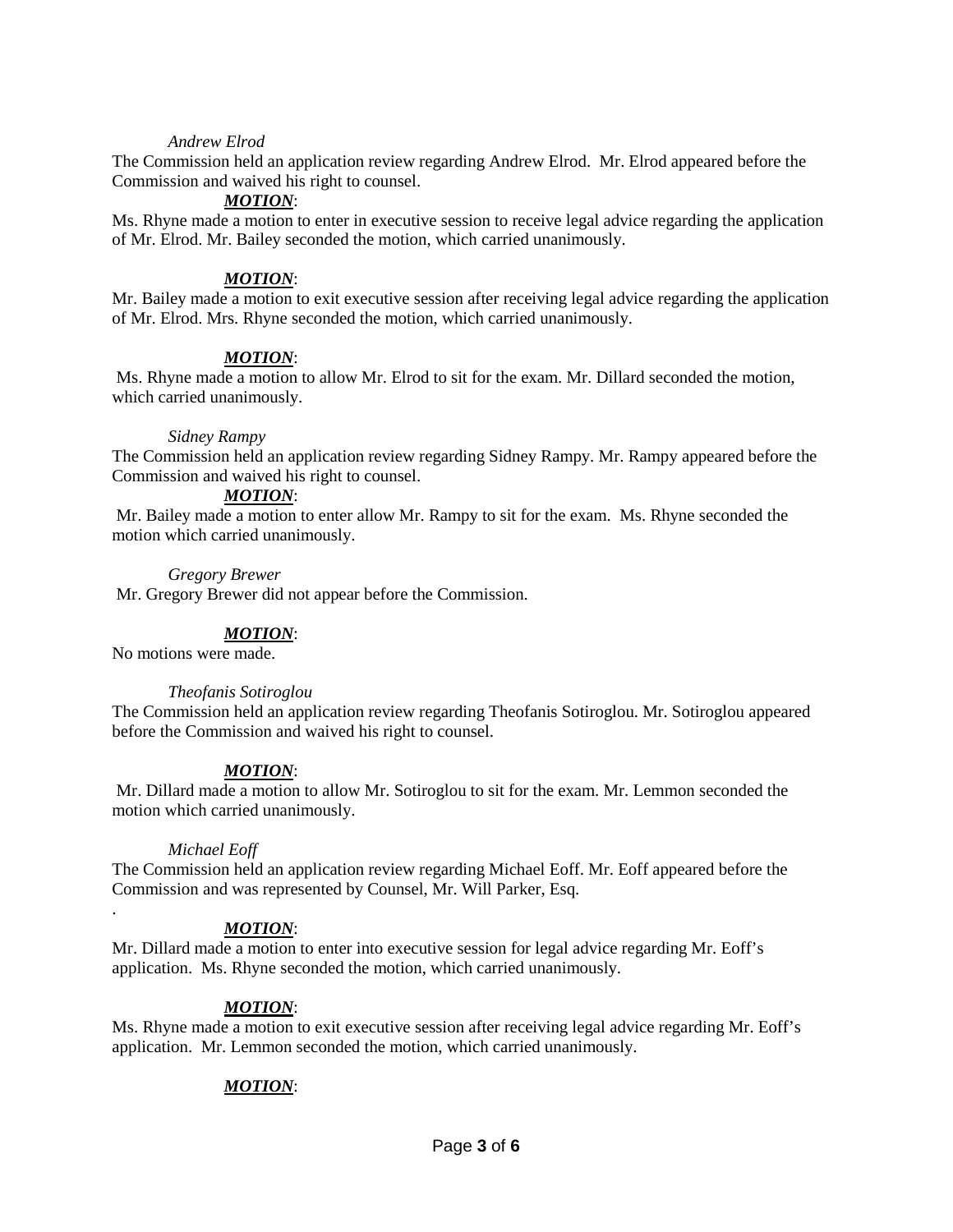Mr. Dillard made a motion to deny Mr. Eoff's request for registration. Mr. Lemmon seconded the motion, which carried unanimously.

## *Derek Darby*

The Commission held an application review regarding Mr. Derek Darby. Mr. Darby appeared before the Commission and waived his right to counsel.

## *MOTION*:

Mr. Bailey made a motion to approve Mr. Darby's specialty registration. Mr. Dillard seconded the motion, which carried unanimously.

### *Jeffrey L. Marine*

The Commission held an application review regarding Mr. Jeffrey Marine. Mr. Marine appeared before the Commission and waived his right to counsel.

### *MOTION*:

Mr. Dillard made a motion to enter into executive session to receive legal advice regarding Mr. Marine's license. Mr. Dowd seconded the motion, which carried unanimously.

### *MOTION*:

Mr. Bailey made a motion to exit executive session after receiving legal advice. Ms. Rhyne seconded the motion, which carried unanimously.

## *MOTION*:

Mr. Dillard made a motion to allow Mr. Marine to sit for the exam. Mr. Dowd seconded the motion, which did not carry unanimously. Mr. Bailey opposed.

### **Final Order Hearings:**

*Mr. Bobby Atkins case # 2016-525*

The Board held a Final Order hearing regarding Mr. Bobby Atkins.

# *MOTION:*

Mrs. Rhyne made a motion to uphold the Hearing Officer's Recommendation. Mr. Bailey seconded the motion, which carried unanimously.

### *Mr. William Marcus Brown case# 2016-599*

The Board held a Final Order hearing regarding Mr. William Marcus Brown.

### *MOTION:*

Mr. Bailey made a motion to uphold the Hearing Officer's Recommendation. Ms. Rhyne seconded the motion, which carried unanimously.

### *Mr. Corie Johnson case# 2017-195*

The Board held a Final Order hearing regarding Mr. Corie Johnson. Mr. Johnson was not present. Mr. Bailey served as the hearing officer in the case and recused himself due to his service as the hearing officer.

### *MOTION:*

Mr. Dowd made a motion to uphold the Hearing Officer's Recommendation. Ms. Rhyne seconded the motion, which carried unanimously.

### *Mr. L W Sumpter case # 2016-478*

The Board held a Final Order hearing regarding Mr. LW Sumpter. Mr. Sumpter was not present. Mr. Bailey served as the Hearing office in the case and recused himself due to his service as the hearing officer.

### *MOTION:*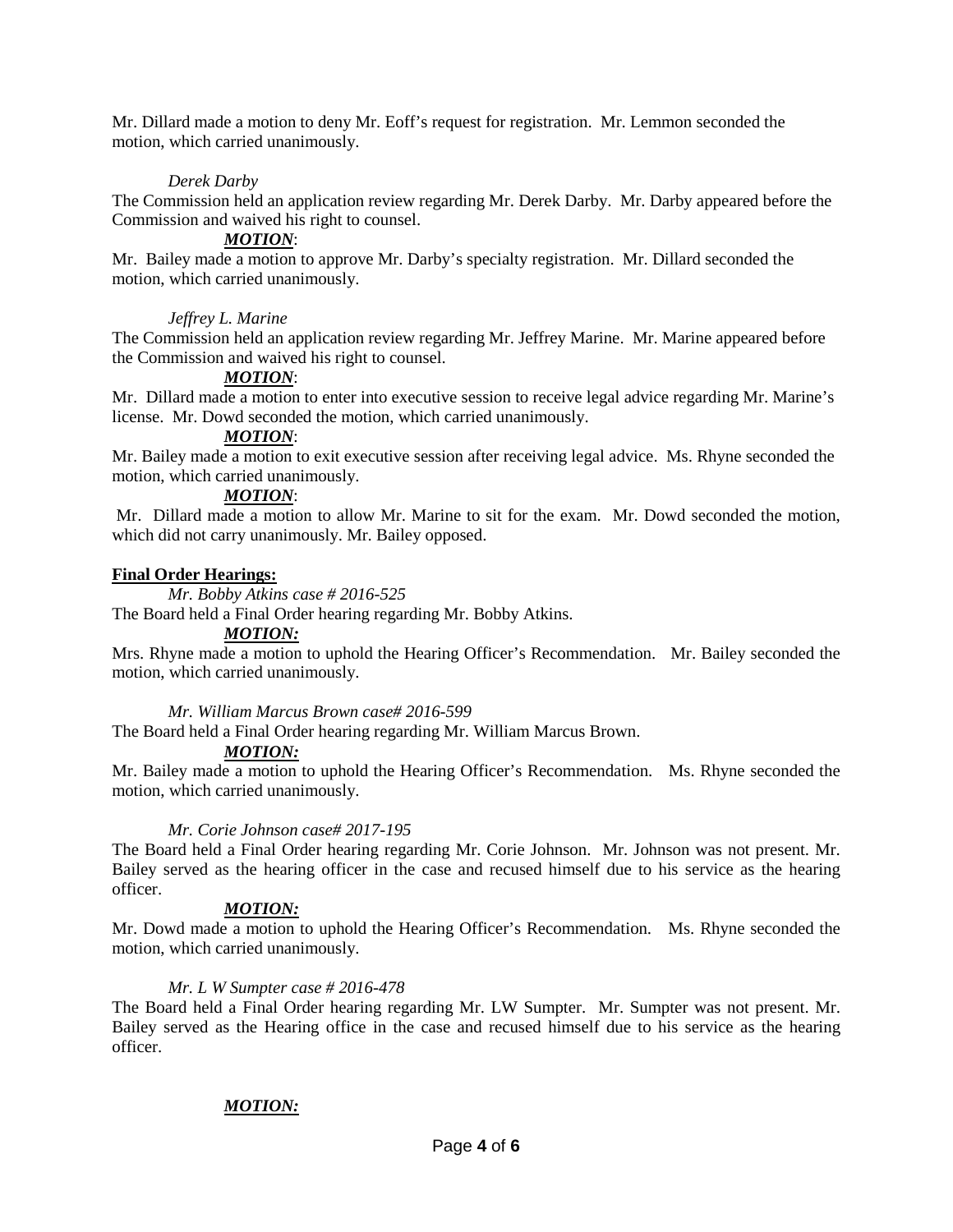Ms. Rhyne made a motion to uphold the Hearing Officer's Recommendation. Mr. Dillard seconded the motion, which carried unanimously.

## *Mr. Sidney Ringo case # 2017-63*

The Board held a Final Order hearing regarding Mr. Sidney Ringo. Mr. Ringo was present. Mr. Bailey served as the hearing officer in the case and recused himself due to his service as the hearing officer.

### *MOTION:*

Mr. Dillard made a motion to uphold the Hearing Officer's Recommendation. Mr. Dowd seconded the motion, which carried unanimously.

### *Mr. Rebecka Ann Tipton*

The Board held a Final Order hearing regarding Mr. Rebecka Ann Tipton. Mr. Bailey served as the hearing officer in the case and recused himself due to his service as the hearing officer.

### *MOTION:*

Mr. Dowd made a motion to uphold the Hearing Officer's Recommendation. Mr. Lemmon seconded the motion, which carried unanimously.

\*Mr. Bailey returned to the meeting.

### *Mr. Marcus Cromedy case# 2016-147 and 2016-465*

The Board held a Final Order hearing regarding Mr. Marcus Cromedy. Mr. Roberts served as the hearing officer in the case and recused himself due to his service as the hearing officer. .

#### *MOTION:*

Mr. Dillard made a motion to uphold the Hearing Officer's Recommendation. Ms. Rhyne seconded the motion, which carried unanimously.

\*Mr. Roberts returned to the meeting.

### **Proposed Bond Form Changes** *MOTION:*

Mr. Bailey made a motion to make no changes to the December 15, 2016 bond form. Mr. Lemmon seconded the motion, which carried unanimously.

### **Administrator's Remarks:**

No remarks made.

### **OIE Report – Mr. Todd Bond:**

*Todd Bond, Chief Investigator of OIE*

Mr. Todd Bond, presented the OIE report. Mr. Todd Bond reported the number of investigations for the number of investigations totals to date:

**Complaints Received -** 144 **Active Investigations –** 253

### **Closed Cases –** 150

**New Business**

A. Recommendations of IRC

## *MOTION:*

Mr. Dowd made a motion to approve the Recommendation of the IRC. Mr. Lemmon seconded the motion, which carried unanimously.

B. Resolution Guidelines